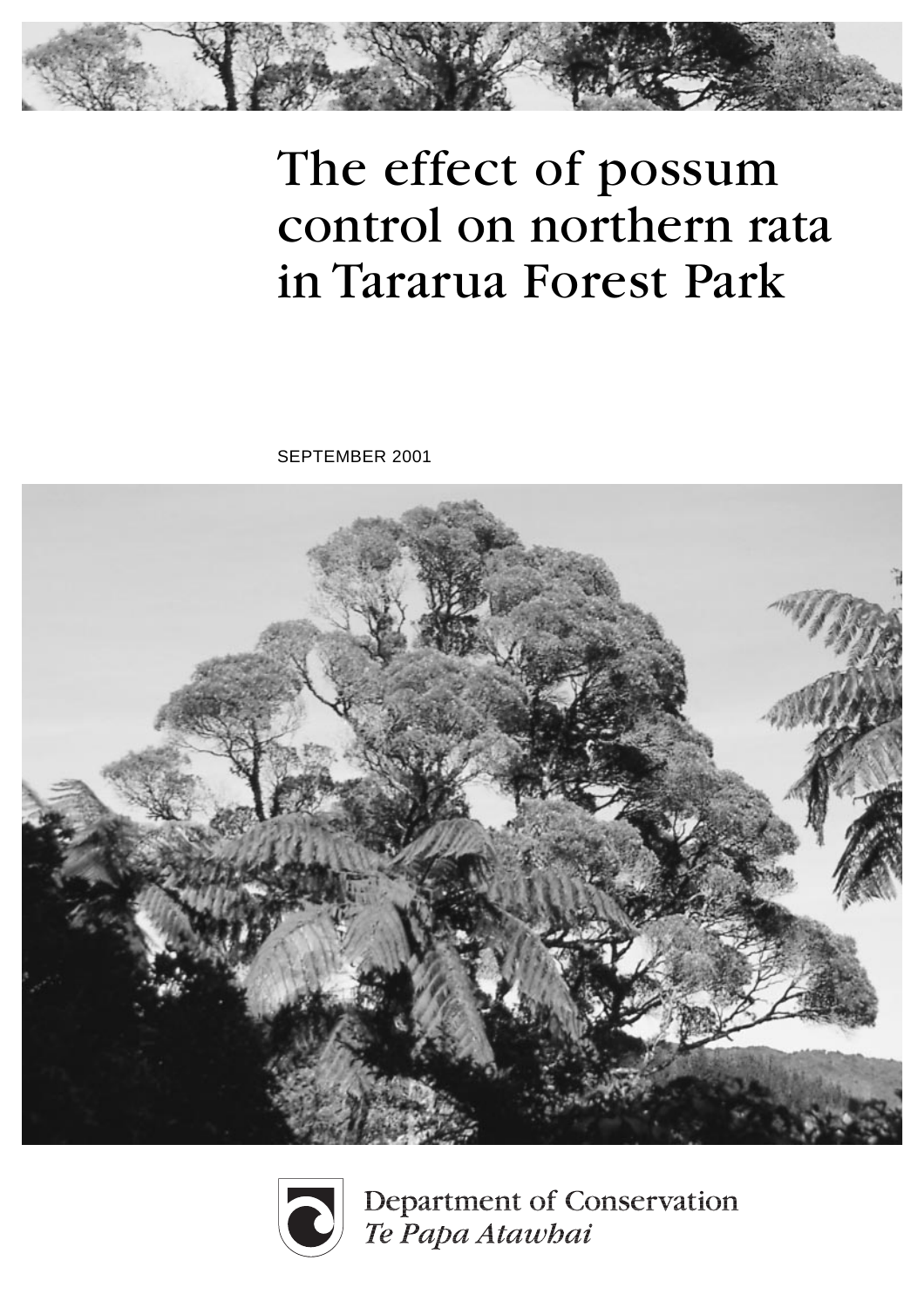### The effect of possum control on northern rata in Tararua Forest Park

by P. N. Crisp

Published by: Department of Conservation P. O. Box 5086 Wellington, New Zealand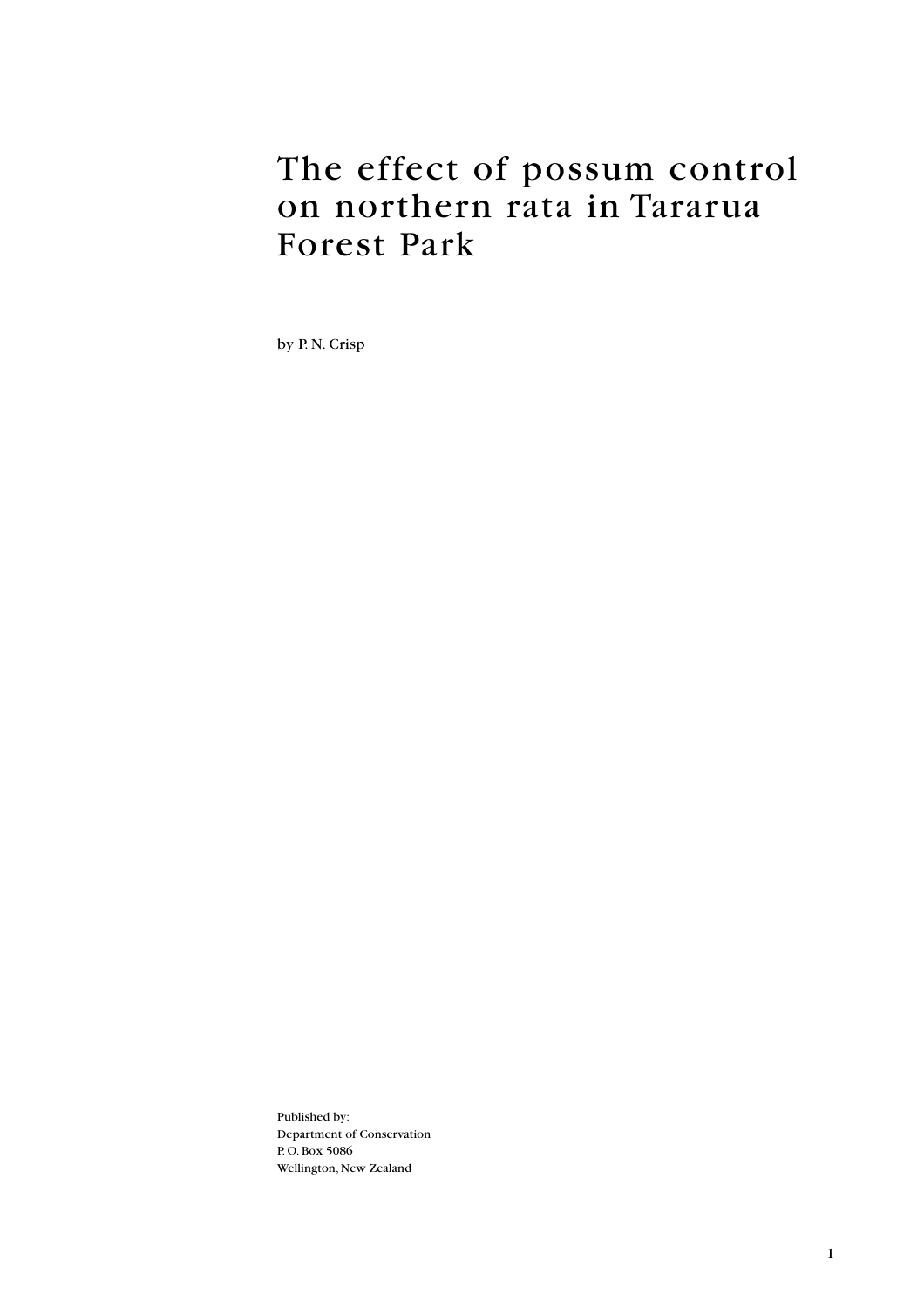© 2001, Department of Conservation

ISBN: 0-478-22158-4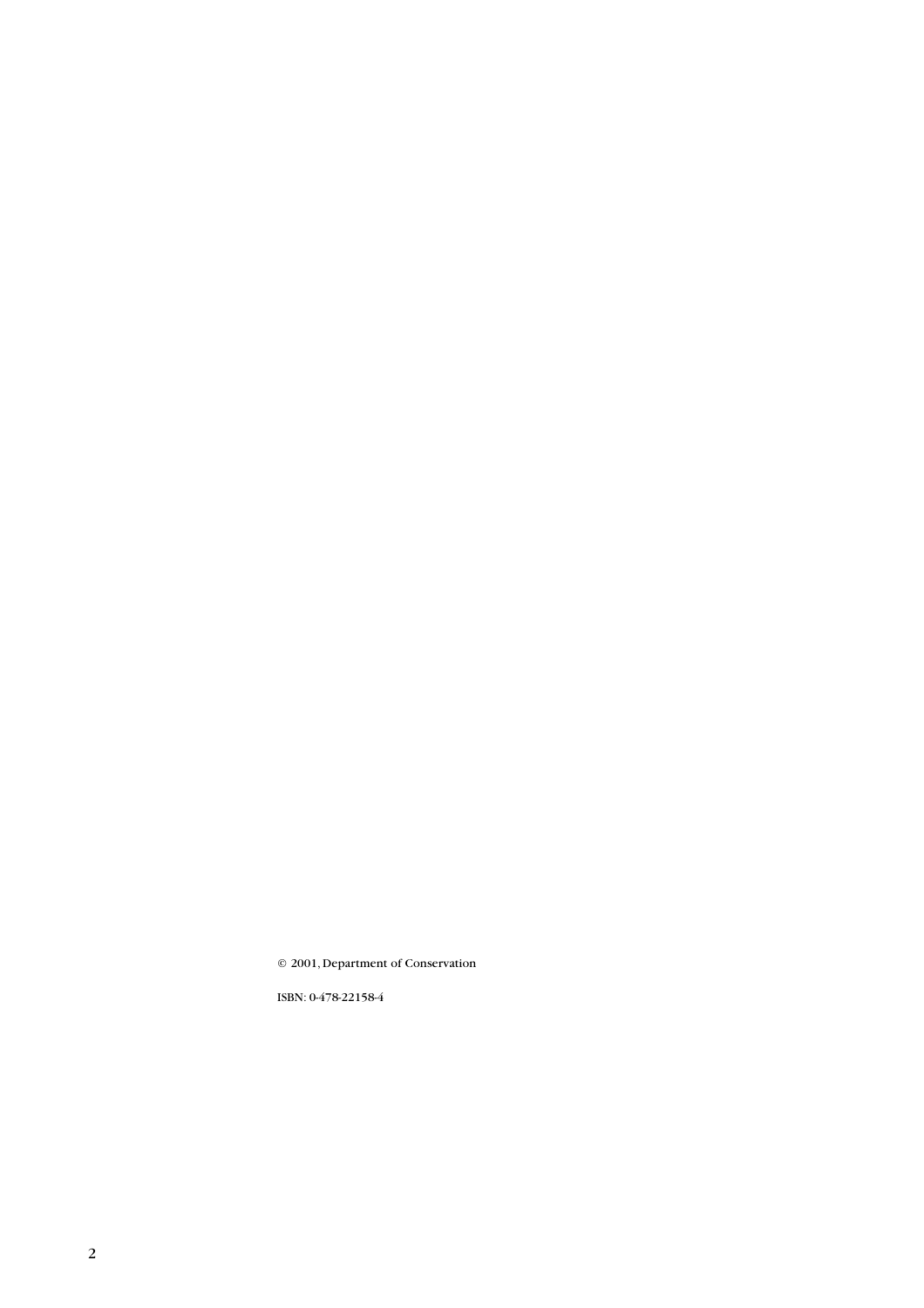#### **CONTENTS**

|            | <b>Executive summary</b>   |    |  |  |  |
|------------|----------------------------|----|--|--|--|
| 1.         | Introduction               | 5  |  |  |  |
| 2.         | Methods                    | 6  |  |  |  |
| 3.         | Results                    | 10 |  |  |  |
| 4.         | Discussion                 | 13 |  |  |  |
| 5.         | Acknowledgements           | 15 |  |  |  |
| 6.         | Bibliography               | 15 |  |  |  |
| Appendix 1 | 16                         |    |  |  |  |
|            | Rata view scoring criteria |    |  |  |  |
|            | Appendix 2                 | 17 |  |  |  |

Raw data for rata trees assessed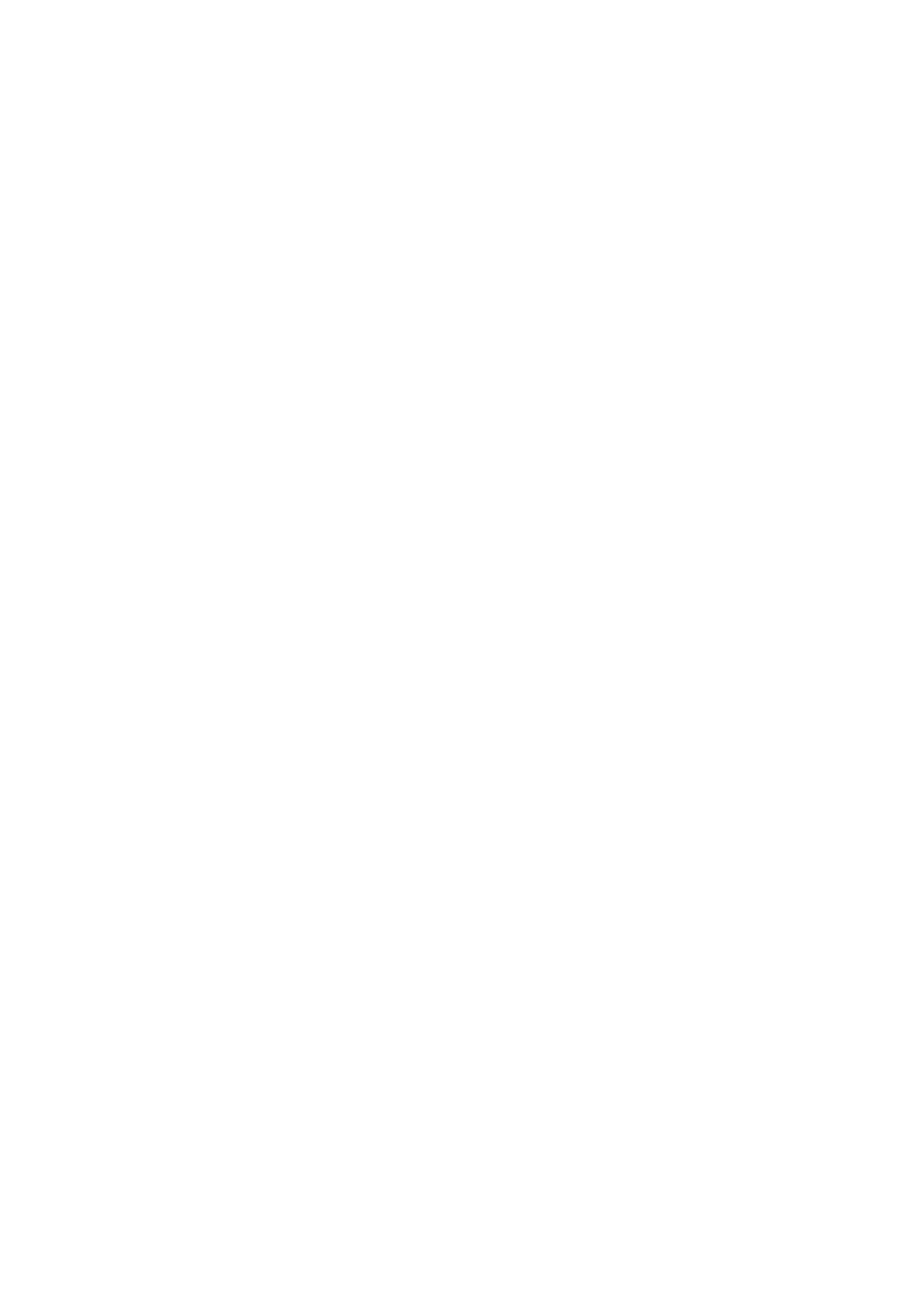### Executive Summary

Northern rata (*Metrosideros robusta*) is thought to have undergone a large contraction in its natural distribution in Wellington Conservancy and possum browse has been implicated in this decline. The condition of northern rata trees was assessed at two locations in Tararua Forest Park where possums are being controlled on a seven-year rotation. These two locations differed in the time since possum control had occurred (one year and two years since control). Trees were also assessed in nearby areas where possums are not being controlled. It was found that northern rata trees in the area that had received possum control two years before assessment were in a better condition than those that grew in areas where no possum control had been undertaken. Differences between the two treated areas (one year and two years since control) were not significant for three of the four tree condition scores. It appears that improvement in northern rata following possum control is not consistently evident until two years after control has occurred, although a trend towards improvement in tree condition with time was evident. The results suggest that northern rata is a good indicator species for assessing possum impacts and the techniques used here may aid management decisions about an appropriate rotation time for possum control to protect northern rata from possum browsing.

### 1. Introduction

Northern rata (*Metrosideros robusta*) is still a major component of some forest types in the Wellington Conservancy, though it is thought to have undergone a large contraction in its natural distribution (McKessar & Sawyer, 1999). An emergent tree species, northern rata can reach 30 m in height (Wardle, 1991), and grows in mixed coastal, lowland and montane forest communities, at altitudes of up to 700 m (Allan, 1961). It is found throughout the North Island and southwards to Westport in the South Island. Northern rata usually begins life as an epiphyte perched on a host tree, such as rimu, but terrestrial trees may establish following a disturbance (Knightbridge, 1993). This tree species is important in forest ecosystems, as its high nectar output provides a food source for indigenous honey-eating birds and insects.

Possums have been implicated in the demise of northern rata trees. They are thought to feed preferentially on the foliage of epiphytic rata (Cowan, 1990). Possums eat leaves, buds, flowers and young shoots of the tree and studies have found that rata may constitute up to 30% of the possum diet (Fitzgerald, 1976; Meads, 1976). Northern rata studied in the Orongorongo valley have undergone episodic dieback, once between 1930 and 1950, and again during the 1970s (Cowan *et al*., 1997). The second episode occurred when high possum numbers coincided with a major drought. Detailed recordings of possum browse on northern rata have been made by Meads, (1976), who also noted recovery in trees from which possums had been excluded. Other factors such as the synchronous senescence of cohorts of the species, insect browse and soil fertility may play a role in the local decline of northern rata populations (Knightbridge & Ogden, 1998).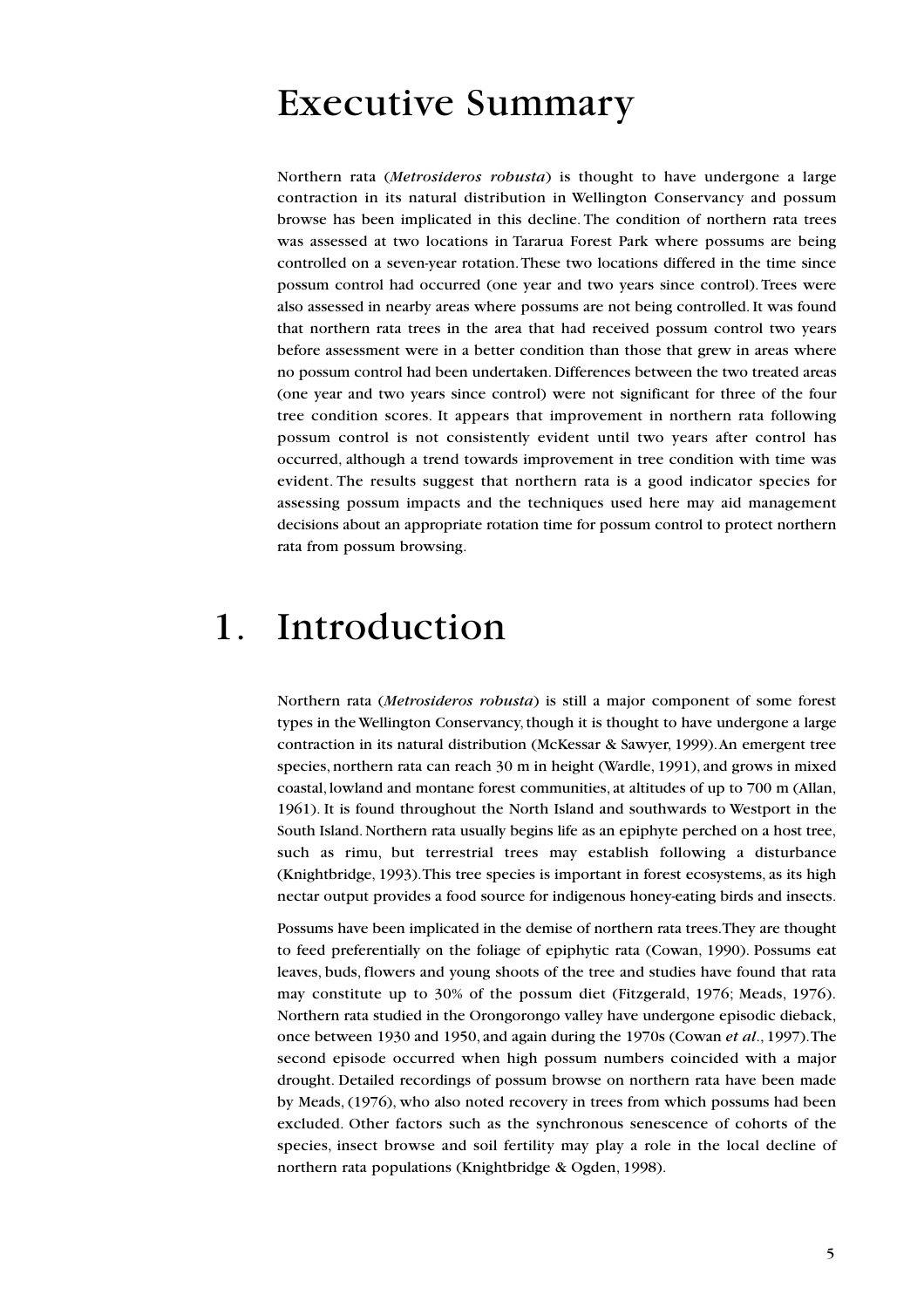A project to determine the status of northern rata in the Wellington Conservancy was funded by Project Crimson in 1998. An objective detailed in the resulting report, (McKessar & Sawyer, 1999) was to ensure the continued survival of northern rata throughout its current range.

The aim of the current investigation was to assess the effect of possum control on the condition of northern rata trees in the Tararua Forest Park. The Department of Conservation controls possums in the park by the aerial application of the pesticide 1080 and by ground control in some lowland areas. Each year, 8,000–10,000 ha are controlled, as part of a seven-year, rotational plan for possum control. In 1938, Zotov *et al*. (1938) recorded that rata was the dominant of the climax plant associations in the wetter areas of the Tararua ranges. The deaths of scattered northern rata in the Tararuas in the 1950s and the virtual elimination of this species from the nearby Aorangi Range has been attributed to possum browse (Brockie, 1992). In order to investigate the effect of possum control on the condition of northern rata, we selected trees from sites that had not received possum control and from sites that had received control prior to one growing season and to two growing seasons, in and around the Tararua Ranges.

### 2. Methods

#### **SITES**

Aerial surveys undertaken in January 1997 and January 1999 (at the time of flowering, when rata are conspicuous from an aeroplane) gave the locations of over 100 rata trees in and around the Tararua Forest Park. Grid references for rata trees recorded in previous plot surveys or by botanists/hunters/trampers were also obtained from database records (Wellington Conservancy database). This information was used to plan ground surveys at sites in the autumn of 2000 where it was expected that at least 30 trees could be located and assessed. The numbers of rata trees located aerially were regarded as only an estimate, as some trees identified may have been kamahi (which also had a red appearance at the time of the survey). Rata trees not flowering in January would have been missed, because they were not readily identifiable from the aeroplane. The three treatments selected were:

#### **Non-treatment**

No possum control received

#### **Treatment 1**

Possum control received prior to 1 growing season (1999)

#### **Treatment 2**

Possum control received prior to 2 growing seasons (1998)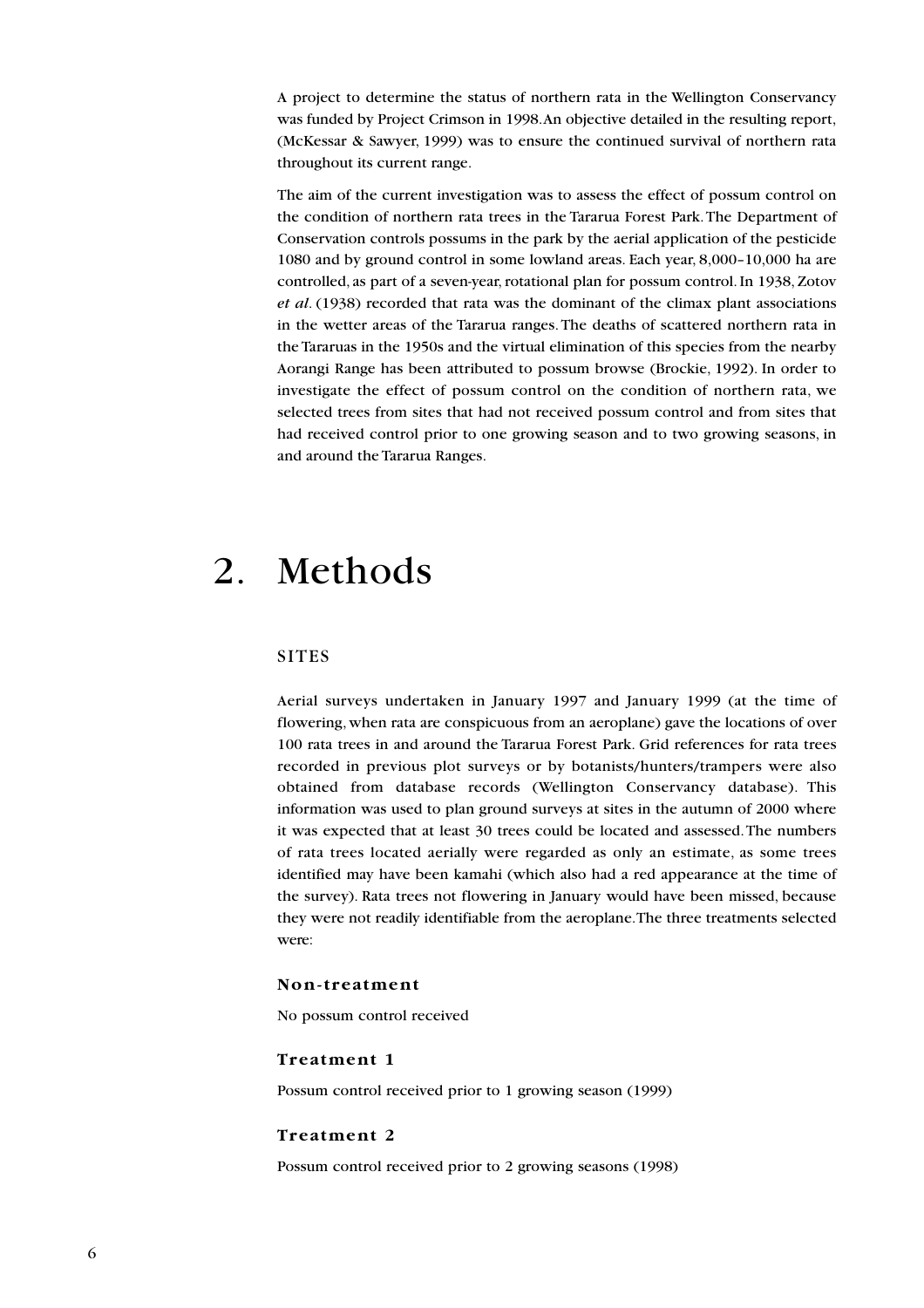There were difficulties in finding 30 accessible rata trees at Treatment 1 and the use of more than one location were needed for the non-treatment. These locations are detailed in Table 1 below.

| AREA                                  | YEAR OF<br><b>POSSUM</b><br>CONTROL     | NUMBER OF GROWING<br><b>SEASONS SINCE</b><br>POSSUM CONTROL | NUMBER OF<br><b>RATA TREES</b> |
|---------------------------------------|-----------------------------------------|-------------------------------------------------------------|--------------------------------|
| Kapakapanui<br>Akatarawa<br>Avro Road | No possum<br>control<br>(non-treatment) | $\Omega$<br>$\Omega$<br>$\Omega$                            | 10<br>11<br>9                  |
| Waingawa                              | 1999                                    | 1                                                           | 20                             |
| Totara Flats                          | 1998                                    | 2                                                           | 30                             |

TABLE 1: NUMBER OF TREES AT EACH LOCATION USED FOR EACH OF THREE TREATMENTS.

These locations are shown in Figure 1.

#### SITE HISTORY

#### **Non-treatment area**

No official possum control has occurred in the non-treatment sites within at least the past 10 years (Department of Conservation files). Commercial possum hunters would have removed possums from areas but the numbers taken are unlikely to have been sufficient to have a consistent effect over the possum density of the area.

The three locations are within 30 km of each other. No possum trap catch rates have been undertaken at these sites, but data obtained from the Wellington Regional Council in 1998, showed a trap catch mean of 20% in native bush in the general area.

#### **Treatment area 1 (Waingawa)**

Trees selected in this treatment came from two contiguous operational zones. Twelve trees were in an area controlled by a 1080 operation in May 1999, while the other eight trees were in an area controlled by 1080 in September 1999. The pre-control trap catch was 34% in the latter operation and the mean of the postcontrol trap catches for the two operations was 3.2%. A complicating factor in this treatment is that the area controlled in May 1999 had been controlled 5 years earlier, whereas no control had previously been undertaken in either the September, 1999 area or at the Totara Flats area (Treatment Area 2). Pre-control data is not available for the May operation, but it is assumed that possum numbers had returned to carrying capacity by the time the operation was undertaken. It is also assumed that there has been one season's growth (January to March), (see Discussion) on all trees since possum control was undertaken.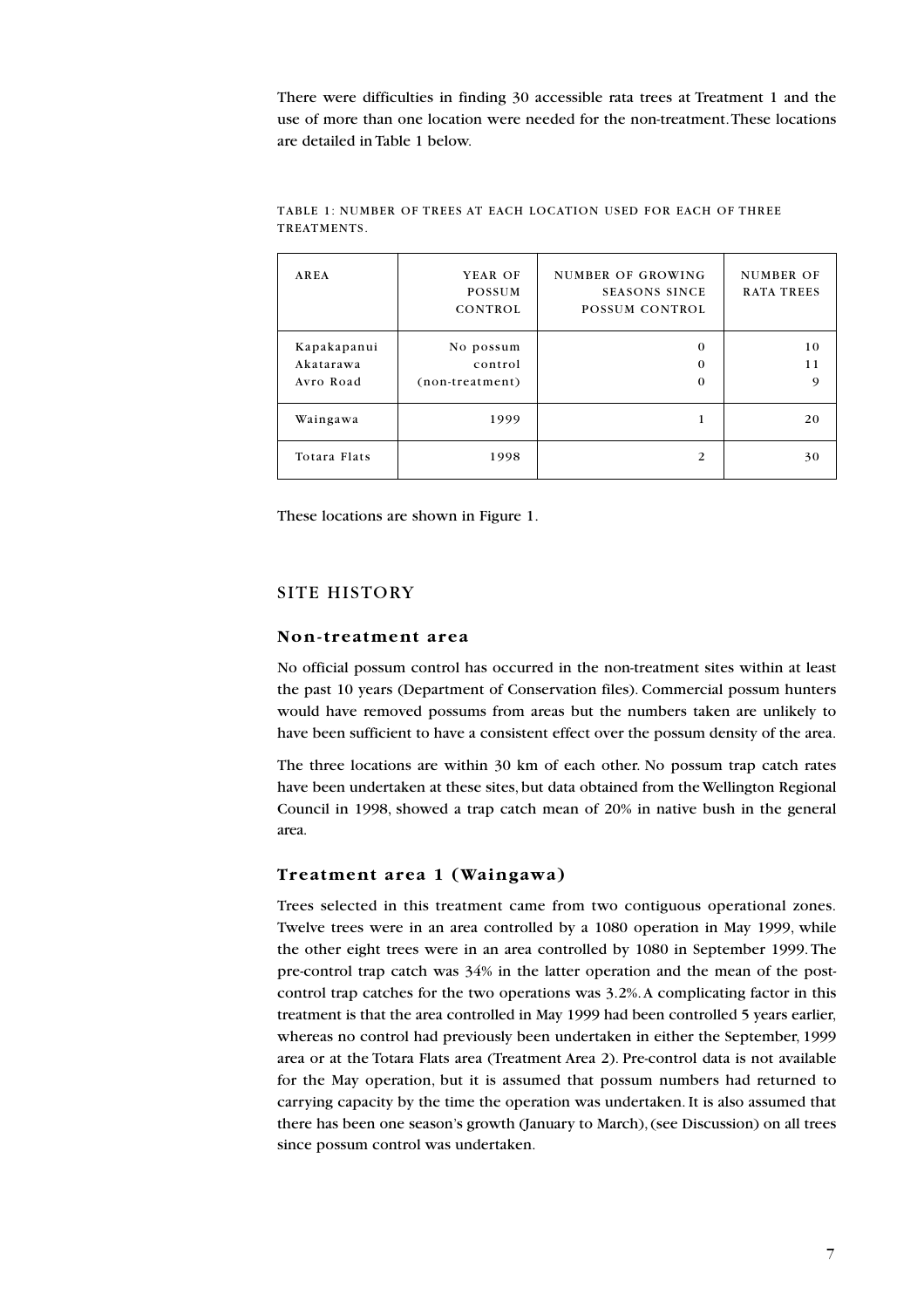

#### FIGURE 1: LOCATIONS OF NON-TREATMENT, TREATMENT 1 AND TREATMENT 2 AREAS

**Treatment area 2 (Totara Flats)**

Possum control was undertaken in the Totara Flats area using ground control techniques. A pre-operational trap-catch rate of 34% was recorded in June 1998 and possum control began in December 1998. The possum trap catch rate was down to 9.6% by March 1999. The contractor continued to work on the block throughout autumn and in May 1999, the trap catch rate was 3.5%. It is assumed that there has been two seasons' growth on all trees since possum control numbers were lowered in this area.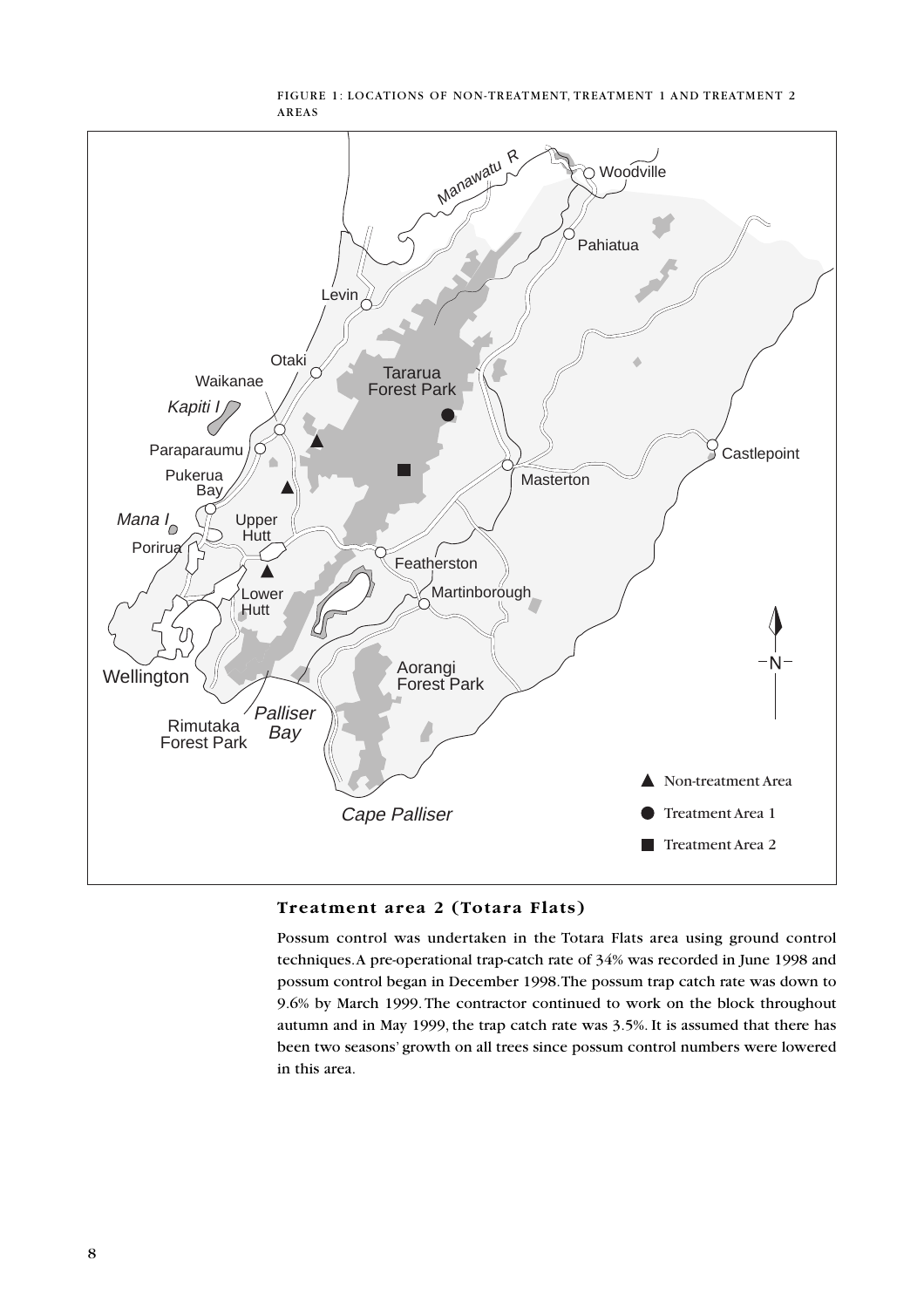#### ASSESSMENT TECHNIQUES

Trees were selected throughout the site range, but the availability of viewing sites made random selection not viable. Trees were sampled from a range of aspects, slopes and altitudes. Individual trees were assessed using techniques described by de Monchy & Ogle, (1999). Trees were scored using 8x power binoculars at distances up to 500 m Three assessments were made: Rata View, which gives an indication of the general condition of the tree (Scores 1–6); Foliage Thickness, which estimates leaf growth (Scores 1–6); and Perimeter Dieback, which is a percentage estimate of dieback on the perimeter of the tree. The scoring systems for these assessments are shown in Appendix 1. An assessment of Foliage Cover (%), as described by Payton (*et al*., 1997) was also made and a photograph taken of each tree.

#### DATA ANALYSES

The Rata View and Foliage Thickness scores are numerical class score data without equal interval classes and were analysed using non-parametric tests. The Kruskal-Wallis test was used to determine whether there were significant differences between treatment means, while multiple comparisons of means were made using the Dunn test (Zar, 1996). Perimeter Dieback and Foliage Cover scores are numerical class score data with equal interval classes and Analysis of Variance was used to determine whether there were any significant differences between treatment means. The Newman-Keuls multiple comparison test was used for multiple comparisons of means.

The non-parametric testing procedure does not involve the estimation of means and their population variance, as observations are ranked and tests are made on the rank sums, not on the means. No confidence levels are calculated and theoretically means should not be tabled. Mean Rata View and Foliage Thickness scores will be presented here however, in order to compare these results with those of other workers (see Discussion).

The raw data is shown in Appendix 2, while the records for tree locations and photographs are held at the Wellington Conservancy office. Grid references for each tree site have been entered onto the Wellington Conservancy Plants database.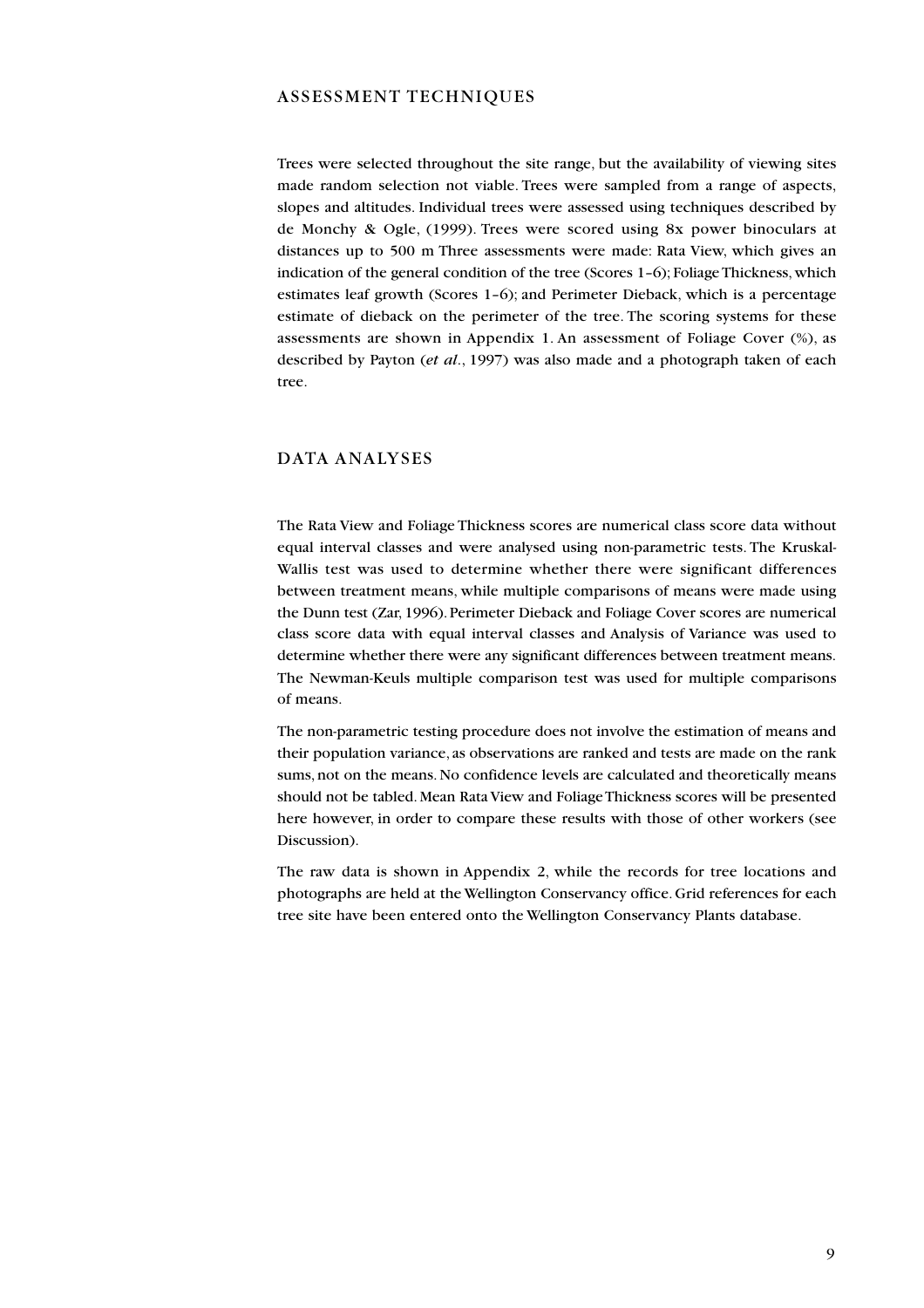### 3. Results

#### RATA VIEW

Only one tree of the 60 surveyed had a Rata View score below 5; this was a tree at Kapakapanui (no possum control). All other trees had at least 50% of their fine branches foliated (see criteria Appendix 1). No significant differences between rank sums (Zar, 1996) for Rata View scores in the non-treatment area and the treatment areas were found. A trend towards higher Rata View scores can be detected, however, in the areas that had been controlled for possums (see Figure 2).

FIGURE 2: FREQUENCY OF RATA VIEW SCORES FOR NORTHERN RATA TREES LOCATED IN NON-TREATMENT AREAS (NO POSSUM CONTROL) AND TREATMENT AREAS (POSSUM CONTROL).



Mean Rata View scores were 5.13 (Non-treatment), 5.30 (Treatment 1) and 5.33 (Treatment 2).

#### FOLIAGE THICKNESS

The Kruskal-Wallis test showed a significant difference between treatments for Foliage Thickness (P=0.001). The mean rank sums for Treatment 2 were significantly higher than the mean rank sums for the non-treatment area (P=0.001) and for Treatment 1 (P=0.005). No significant differences were found between the nontreatment and Treatment 1. Mean Foliage Thickness scores were 3.53 (Nontreatment), 3.85 (Treatment 1) and 4.70 (Treatment 2).

Only one tree scored 5 for thickness in the non-treatment, whereas 5 trees had a foliage thickness score of 6 in Treatment 2. The trend towards higher foliage thickness scores with time since possum control can be seen in Fig. 3.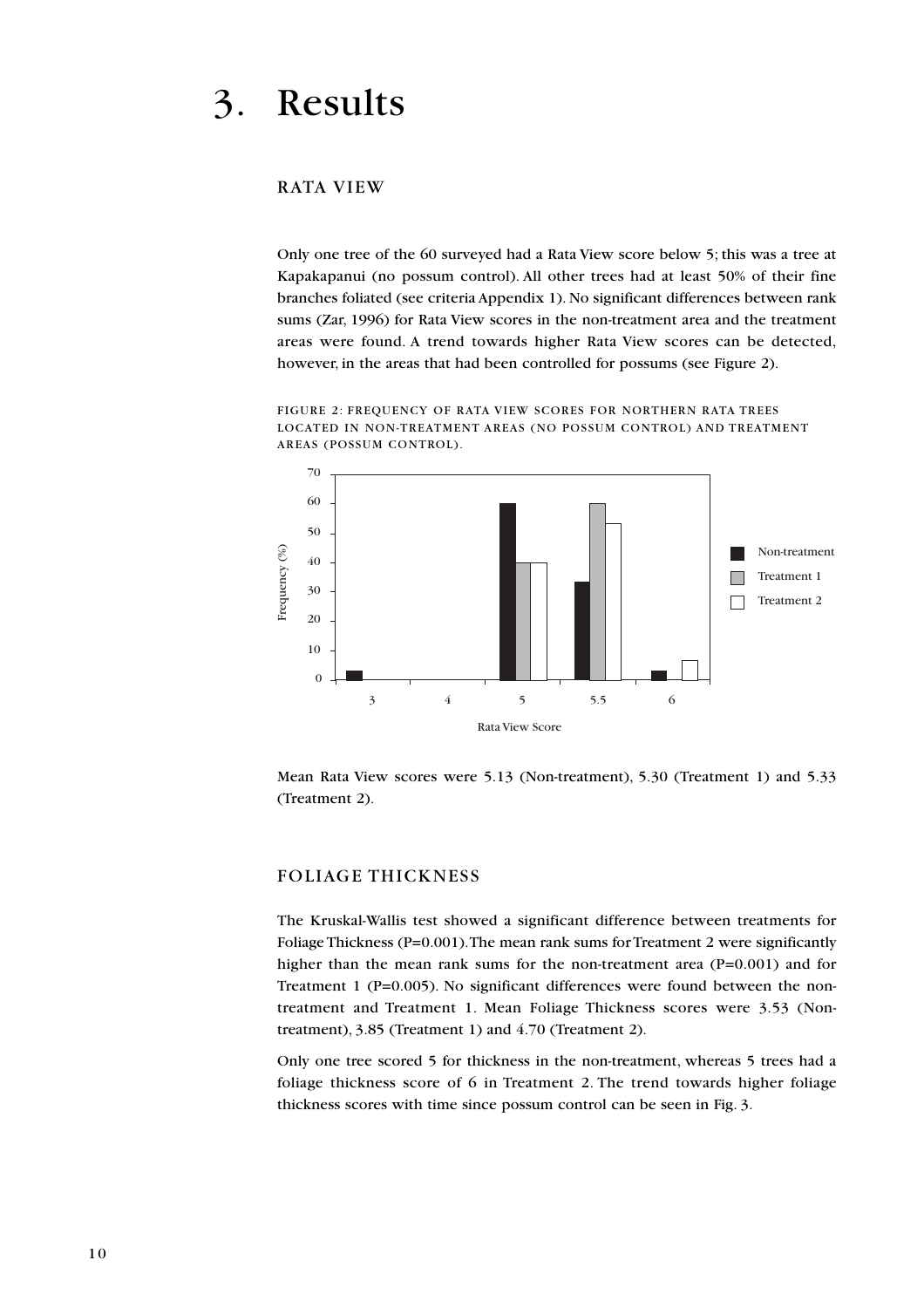



#### PERIMETER DIEBACK

The analysis of variance for Perimeter Dieback showed significant differences between treatments at P=0.05. Mean Perimeter Dieback in Treatment 2 was significantly lower than in the non-treatment area  $(P=0.025)$ , There were no significant differences between Treatment 1 and the non-treatment area or between Treatment 1 and Treatment 2. Mean Perimeter Dieback scores and the standard errors are shown in Table 2.

| TREATMENT     | <b>MEAN PERIMETER</b><br>DIEBACK SCORE | <b>NUMBER</b><br>OF TREES | <b>STANDARD</b><br><b>ERROR</b> |
|---------------|----------------------------------------|---------------------------|---------------------------------|
| Non-treatment | 13.3                                   | 30                        | 3.1                             |
| Treatment 1   | 7.5                                    | 20                        | 1.0                             |
| Treatment 2   | 6.6                                    | 30                        | 0.8                             |

TABLE 2: MEAN PERIMETER DIEBACK IN TREATMENT AND NON-TREATMENT AREAS.

The trees in the non-treatment area showed a much greater variability in Perimeter Dieback scores than those in possum controlled sites, as can seen in Fig. .4.

FIGURE. 4: FREQUENCY OF PERIMETER DIEBACK SCORES IN NORTHERN RATA TREES LOCATED IN NON-TREATMENT AREAS (NO POSSUM CONTROL) AND TREATMENT AREAS (POSSUM CONTROL)

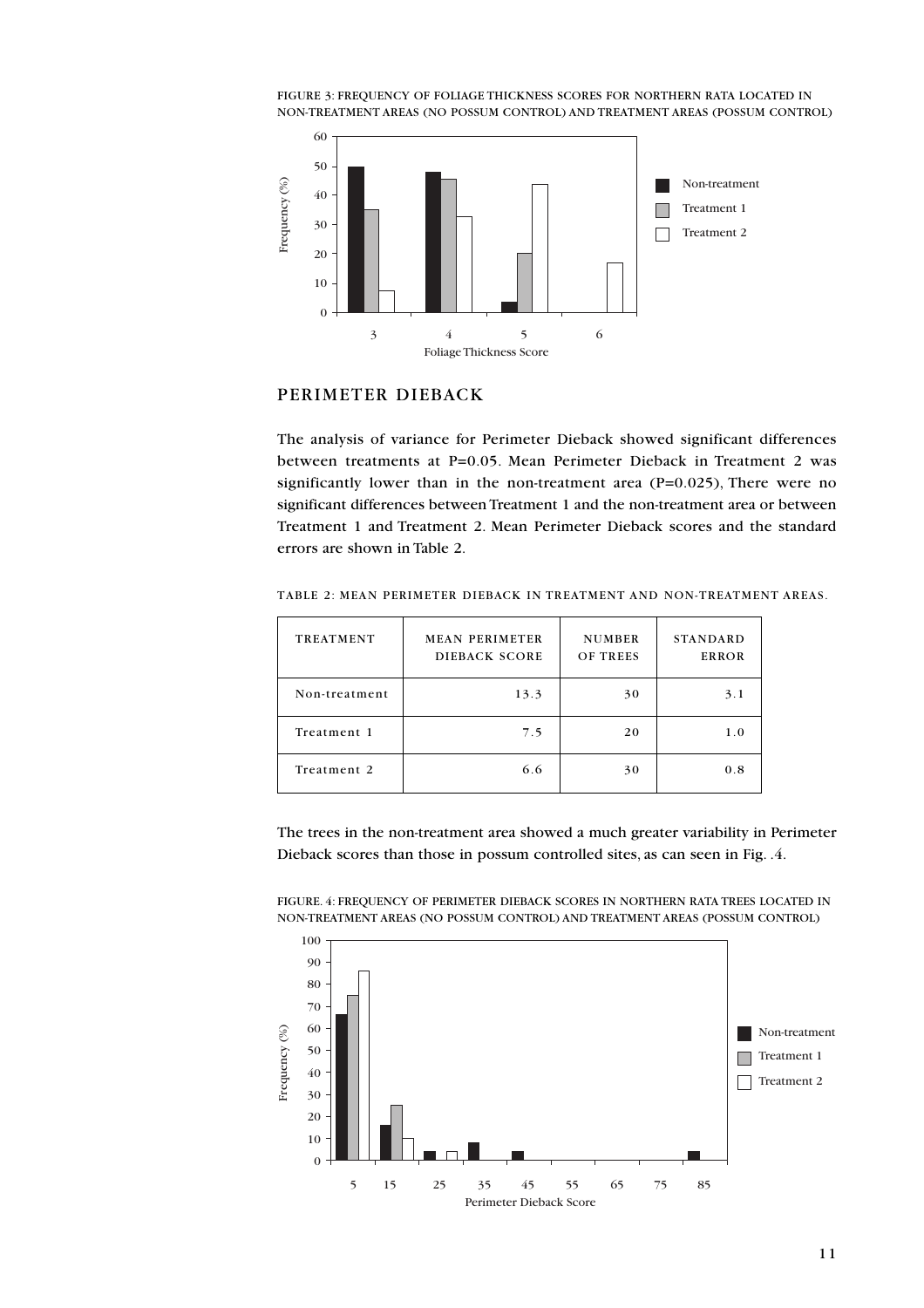#### FOLIAGE COVER

An analysis of variance for Foliage Cover showed significant differences between treatments at P=0.001. Mean Foliage Cover scores in Treatment 2 and Treatment 1 were significantly higher than in the non-treatment area at P=0.001 and P=0.005, respectively. No significant differences were found between Treatment 1 and Treatment 2. The mean Foliage Cover scores are shown in Table 3.

TABLE 3: MEAN FOLIAGE COVER SCORES IN TREATMENT AND NON-TREATMENT AREAS

| <b>TREATMENT</b> | <b>MEAN FOLIAGE</b><br><b>COVER SCORES</b> | <b>NUMBER</b><br>OF TREES | <b>STANDARD</b><br><b>ERROR</b> |  |  |
|------------------|--------------------------------------------|---------------------------|---------------------------------|--|--|
| Non-treatment    | 59.6                                       | 30                        | 2.8                             |  |  |
| Treatment 1      | 70.5                                       | 20                        | 2.4                             |  |  |
| Treatment 2      | 71.3                                       | 30                        | 2.0                             |  |  |

Three trees in the non-treatment area had very low Foliage Cover scores, as can be seen in Fig. 5.

FIGURE. 5: FREQUENCY OF FOLIAGE COVER SCORES IN NORTHERN RATA LOCATED IN NON-TREATMENT AREAS (NO POSSUM CONTROL) AND TREATMENT AREAS (POSSUM CONTROL)



#### RESULTS SUMMARY

Statistical differences between treatments are summarised in Figure 6. It can be seen that there were significant differences between Treatment 2 and the non-treatment for three of the four assessment methods. Differences between the non-treatment and Treatment 1, and between Treatment 1 and Treatment 2 were not significant for three of the four tree condition scores.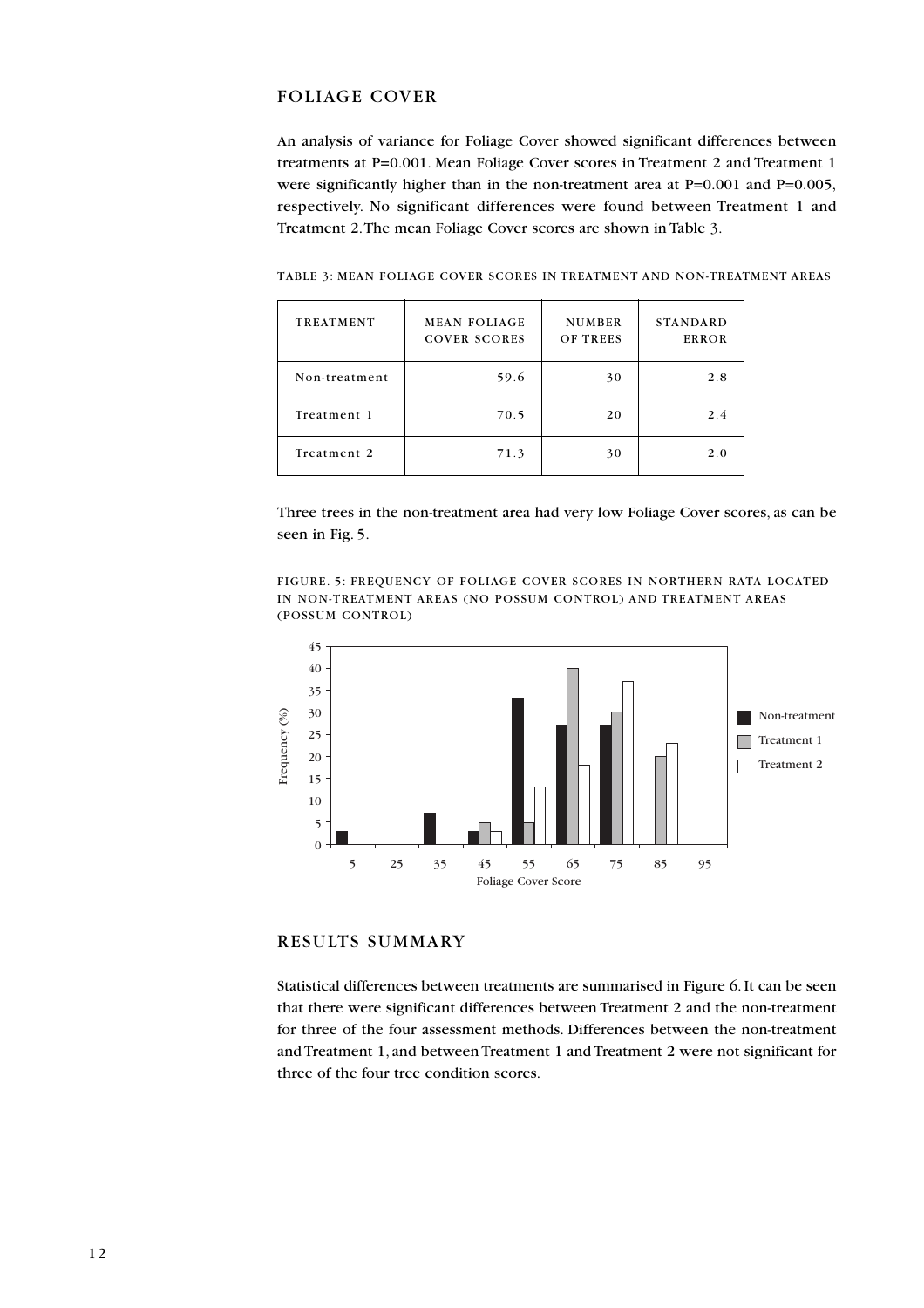| <b>DIFFERENCE</b>               | <b>RATA VIEW</b> | <b>FOLIAGE THICKNESS</b> | PERIMETER DIEBACK | <b>FOLIAGE COVER</b>   |
|---------------------------------|------------------|--------------------------|-------------------|------------------------|
| Non-treatment vs<br>Treatment 1 | $Ns^1$           | N <sub>S</sub>           | N <sub>s</sub>    | Sig <sup>2</sup> 0.005 |
| Non-treatment vs<br>Treatment 2 | N <sub>S</sub>   | $Sig$ 0.001              | $Sig$ 0.025       | $Sig$ 0.001            |
| Treatment 1 vs<br>Treatment 2   | N <sub>S</sub>   | $Sig$ 0.005              | N <sub>s</sub>    | N <sub>s</sub>         |

#### TABLE 4: STATISTICAL DIFFERENCES BETWEEN TREATMENTS FOR ALL FOUR ASSESSMENT SCORES.

*1 Ns: Not significant*

*2 Sig: Significant difference*

### 4. Discussion

Northern rata trees growing in sites that had received possum control two growing seasons prior to assessment were in better condition than those that were located in areas that had not received possum control. Significantly greater mean Foliage Thickness and Foliage Cover scores and significantly lower mean Perimeter Dieback scores were found in Treatment 2, in comparison to the mean scores for the nontreatment area. While significant differences between treatments were not consistent for the four parameters assessed, a trend was seen towards improvement in tree condition over time.

A negative relationship between Foliage Thickness and possum trap-catch rate has been found by de Monchy & Ogle, 1999, who also noted a positive relationship between Perimeter Dieback scores and possum trap-catch rates. These authors scored northern rata tree condition at various sites in the Waikato in 1998. Trees on Little Barrier Island, where no possums are present, were also scored and mean Rata View and Foliage Thickness were 5.65 and 5.4 respectively. These mean scores are higher than those found in our Treatment 2 area of 5.3 for Rata View and 4.7 for Foliage Thickness. However, similar mean scores to those found here were found in Moehau, Coromandel, where possums were controlled to 2% trap-catch rates (5.6 for Rata View and 4.8 for Foliage Thickness). Mean Perimeter Dieback Scores were 4.4% on Little Barrier Island and 6.5% at Moehau, while the mean score for Treatment 2 in this investigation was 6.7%. The condition of tree species, such as fuchsia, as measured by foliage cover, has previously been related to the density of possums measured at the site (Pekelharing *et al*., 1998).

Greater Foliage Thickness and Foliage Cover scores in possum-controlled sites suggest that the trees in the possum controlled area have been able to produce new growth in the absence of possum browse. The work of Meads, (1976) in the Orongorongo valley showed that leaves may remain on northern rata trees for up to 3–4 years, but possum browsed leaves were shed earlier than undamaged leaves.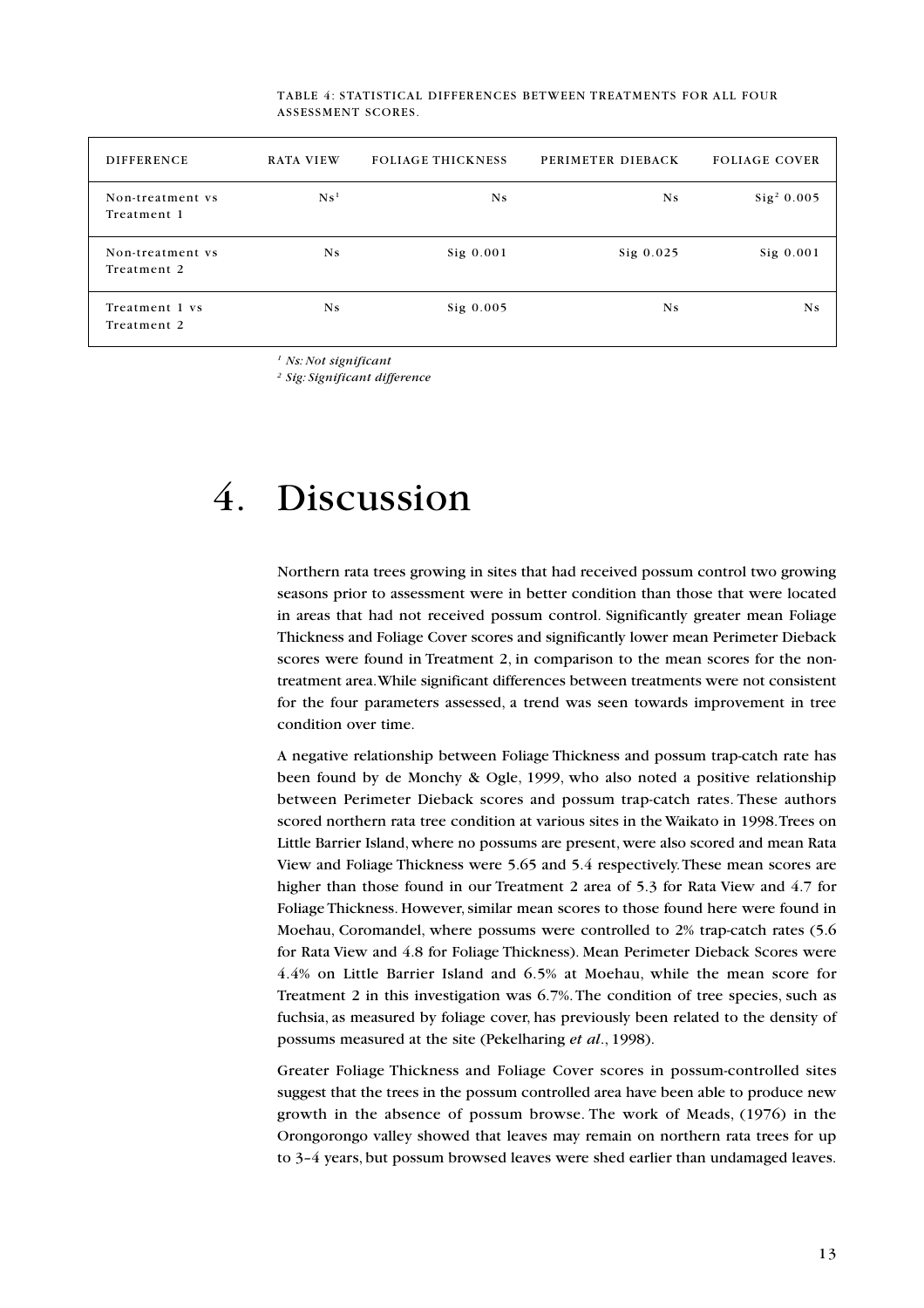New growth is not produced in response to the browse (Fitzgerald, 1976) and any response to possum control will not be seen until after the new season's vegetative growth. This vegetative growth generally occurs after flowering (December, January), (Meads, 1976). Treatment 1 did not have significantly greater foliage thickness or perimeter dieback than the non-treatment area. This may be because more time is needed before significant foliage growth occurs. Possum control occurred only six months prior to assessment for 8 of the 20 trees in this treatment. It was assumed in this investigation that the trees in Treatment 1 have been able to produce at least one season's growth, while those in Treatment 2 were able to produce two seasons' growth.

There is variation between individuals in the degree of possum damage found on trees in the no possum control area. This is in agreement with observations made by Meads, (1976) and Knightbridge, (1996). The trees in the non-treatment localities used here were in better condition than was expected. Only one tree showed greater than 50% defoliation. It is difficult to compare these data with areas described by de Monchy & Ogle, 1999, as a trap-catch rate for our non-treatment area is not available. In general, however, the Rata View and Foliage Thickness scores found in the non-treated sites in Waikato were lower (and Perimeter Dieback scores higher) than those found in this study. The mean Foliage Cover of 59.7% found in our non-treatment area is higher than that found by Knightbridge, (1996) in nearby Eastbourne Bay forests (51%), where 81 terrestrial northern rata trees were assessed prior to possum control in the area. The sampling technique used in this study may have contributed to the differences mentioned above, as dead or nearly dead trees were not selected in this investigation. One goal of this work was to obtain information about tree condition that could be reassessed over time and it was considered that the inclusion of dead trees would be less useful. The number of trees assessed in each area in this investigation was not high (30 trees). It would have been preferable, statistically, to have more trees, but there were difficulties in finding a greater number of accessible trees in each treatment.

The data obtained in this investigation provides a baseline for further studies. The differences in tree condition found here may be due to differences between areas, but further monitoring will detect whether this is a continuing trend. When changes in individual trees can be tracked over time, differences due to site will be minimised. In the operational areas used for this investigation, it is assumed that possum numbers will rebuild over time until a level is reached where they again impact on the health of the northern rata trees. At present, the possum plan for the Tararua Forest Park has a return time for possum control of 7 years. The northern rata trees may be a good indicator species to use to determine if this return time is suitable. It was noted in the field work for this project that very few small northern rata were observed, even in areas that supported large numbers of rata trees. The data set contains only four epiphytic rata, all larger than their rimu hosts (the rest were all self-standing mature trees). No epiphytic rata smaller than the host species were seen. While this pattern may result from the episodic-seeding nature of rata, it is possible that possums selectively feed on such small rata and are contributing to the long-term decline of species. A survey of northern rata trees from a perspective of age or development would give a clearer picture of the health of the population.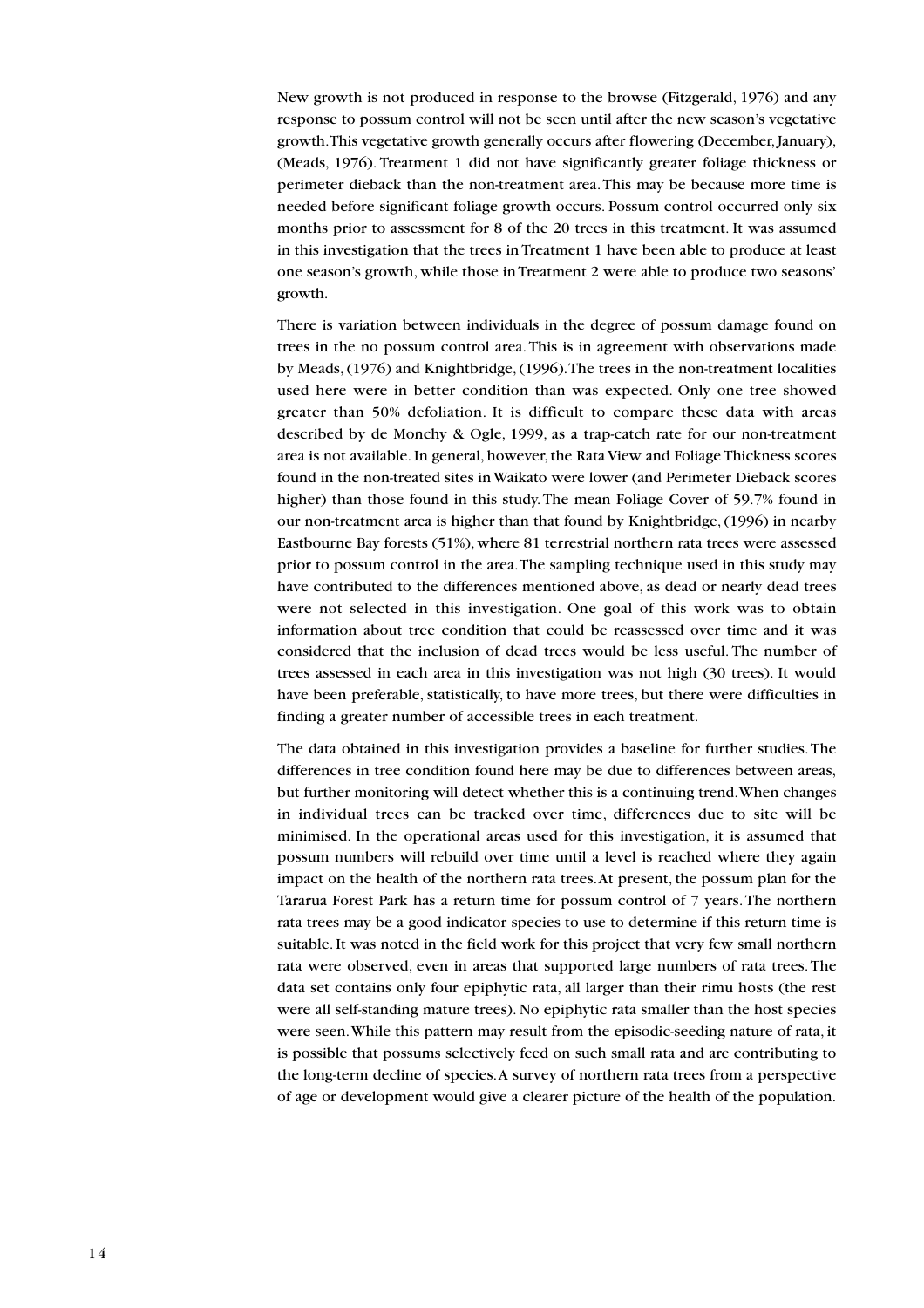### 5. Acknowledgements

This work was funded by the Project Crimson Trust. I am grateful to Phil Brady, John Sawyer, Colin Miskelly and other Wellington Conservancy staff of the Department of Conservation for their advice and assistance with this project. Thanks also to Department staff at Wairarapa and Kapiti Area Offices for logistic support. The field assistance provided by Chris Horne is greatly appreciated.

### 6. Bibliography

Allan, H. H. 1961: Flora of New Zealand. Vol. I. Wellington, Government Printer.

- Brockie, R. 1992: A living New Zealand forest a community of plants and animals. Auckland, David Bateman Ltd.
- Cowan, P. E. 1990: Brushtail possum. In King, C. M. ed. The handbook of New Zealand mammals. Auckland, Oxford University Press. 68–98 pp.
- Cowan, P. E.; Chilvers, B. L.; Efford, M. G.; McElrea, G. J. 1997: Effects of possum browsing on northern rata, Orongorongo Valley, Wellington, New Zealand. *Journal of the Royal Society of New Zealand* 27: 173–179.
- de Monchy, P.; Ogle, M. 1999: The Rata View Scores: a method for monitoring the condition of northern rata trees, from ground-based vantage points. Unpublished report for the Department of Conservation, Hamilton.
- Fitzgerald, A. E. 1976: Diet of the opossum *Trichosurus vulpecula* (Kerr) in the Orongorongo Valley, Wellington, New Zealand, in relation to food-plant availability. *New Zealand Journal of Zoology* 6: 334–345.
- Knightbridge, P. I. 1993: The Regeneration Ecology of Northern rata (*Metrosideros robusta*). Unpublished MSc Thesis. University of Auckland.
- Knightbridge, P. I. 1996: Impact of possums on the vegetation of the Eastbourne Bays Reserves. Landcare Research Contract Report: LC9697/54.
- Knightbridge, P. I.; Ogden, J. 1998: Establishment patterns and host tree preferences of the emergent hemi-epiphytic tree *Metrosideros robusta* in Northern New Zealand. *New Zealand Journal of Botany* 36: 203–212.
- McKessar, K.; Sawyer, J. 1999: Northern rata (*Metrosideros robusta*) in Wellington Conservancy. Current status and future management. Department of Conservation, Wellington Conservancy.
- Meads, M. J. 1976: Effects of opossum browsing on northern rata trees in the Orongorongo Valley, Wellington, New Zealand. *New Zealand Journal of Zoology* 3: 127–139.
- Payton, I. J. Pekelharing, C. J.; Frampton, C. M. 1997: Foliar Browse Index: a method for monitoring possum damage to forests and rare or endangered plant species. Landcare Research Contract Report: LC9697/60.
- Pekelharing, C. J.; Parkes, J. P.; Barker, R. J.; 1998: Possum (*Trichosurus vulpecula*) densities and impacts on fuchsia (*Fuchsia excorticata*) in South Westland, New Zealand. *New Zealand Journal of Ecology* 22(2): 197–203.
- Wardle, P. 1991: Vegetation of New Zealand. Cambridge University Press, Melbourne.
- Zar, J. H. 1996: Biostatistical Analysis, 3rd Edition. London, Prentice, Hall International (UK) Ltd.
- Zotov, V. D.; Elder, N. L.; Beddie, A. D.; Sainsbury, G. O. K.; Hodgson, E. A. 1938: An outline of the vegetation and the flora of the Tararua Mountains. *Transactions of the New Zealand Institute* 68.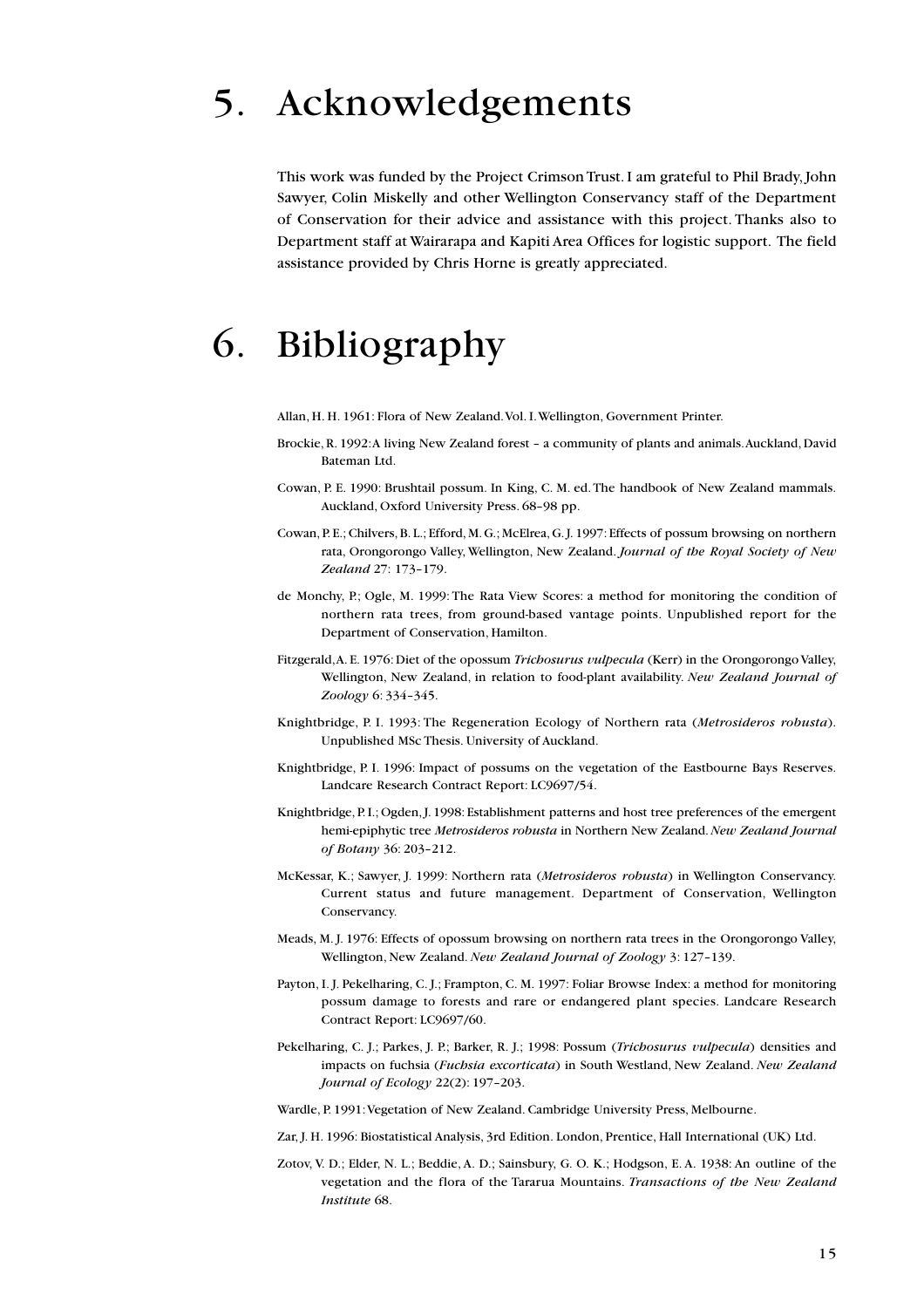### Appendix 1

#### RATA VIEW SCORING CRITERIA (FROM DE MONCHY & OGLE, 1999)

#### **Rata View Score**

| Score        | Criterion                                                                                                              |
|--------------|------------------------------------------------------------------------------------------------------------------------|
| $\mathbf{1}$ | Definitely dead, no fine branches                                                                                      |
| 2            | Probably dead, no foliage observed, fine branches present                                                              |
| 3            | Very poor condition, no foliage seen at first glance, fine branches present                                            |
| 4            | Poor condition, less than 50% of fine branches foliated                                                                |
| 5            | Moderate condition, more than 50% of fine branches foliated but<br>significant dieback present, foliage generally thin |
| 5.5          | Good condition, some dieback, generally thick foliage                                                                  |
| 6            | Very good condition, little or no dieback, thick foliage                                                               |

#### **Foliage Thickness Score**

| Score | Criterion                  | Mean foliage thickness (approx) |
|-------|----------------------------|---------------------------------|
| 0     | No foliage present         |                                 |
| 1     | Very poor condition        | $4 \text{ cm}$                  |
| 2     | Poor condition             | 8 cm                            |
| 3     | Moderate condition         | $12 \text{ cm}$                 |
| 4     | Good condition             | 16 cm                           |
| 5     | Very good condition        | $20 \text{ cm}$                 |
| 6     | <b>Excellent condition</b> | $24 \text{ cm}$                 |
|       |                            |                                 |

#### **Perimeter Dieback Score**

*Score Percentage dieback on tree perimeter*

- 5 <10%
- 15 >10% and <20%
- 25  $>20\%$  and  $<30\%$
- $35$   $>30\%$  and  $<40\%$
- 45  $>40\%$  and  $<50\%$
- 55  $>50\%$  and  $<60\%$
- 65 >60% and <70%
- 75 >70% and <80%
- 85 >80% and <90%
- 95 >90%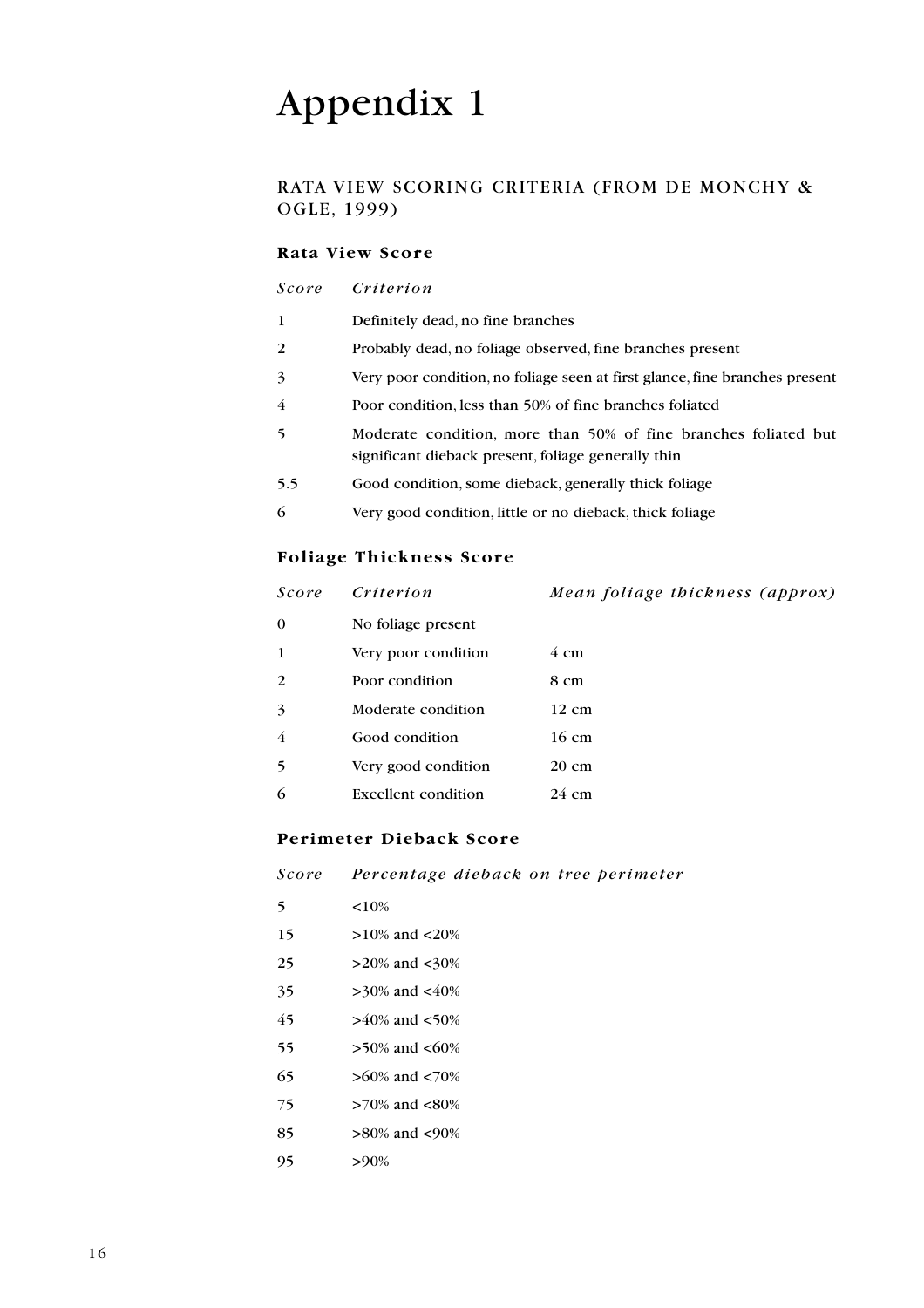## Appendix 2

RAW DATA FOR RATA TREES ASSESSED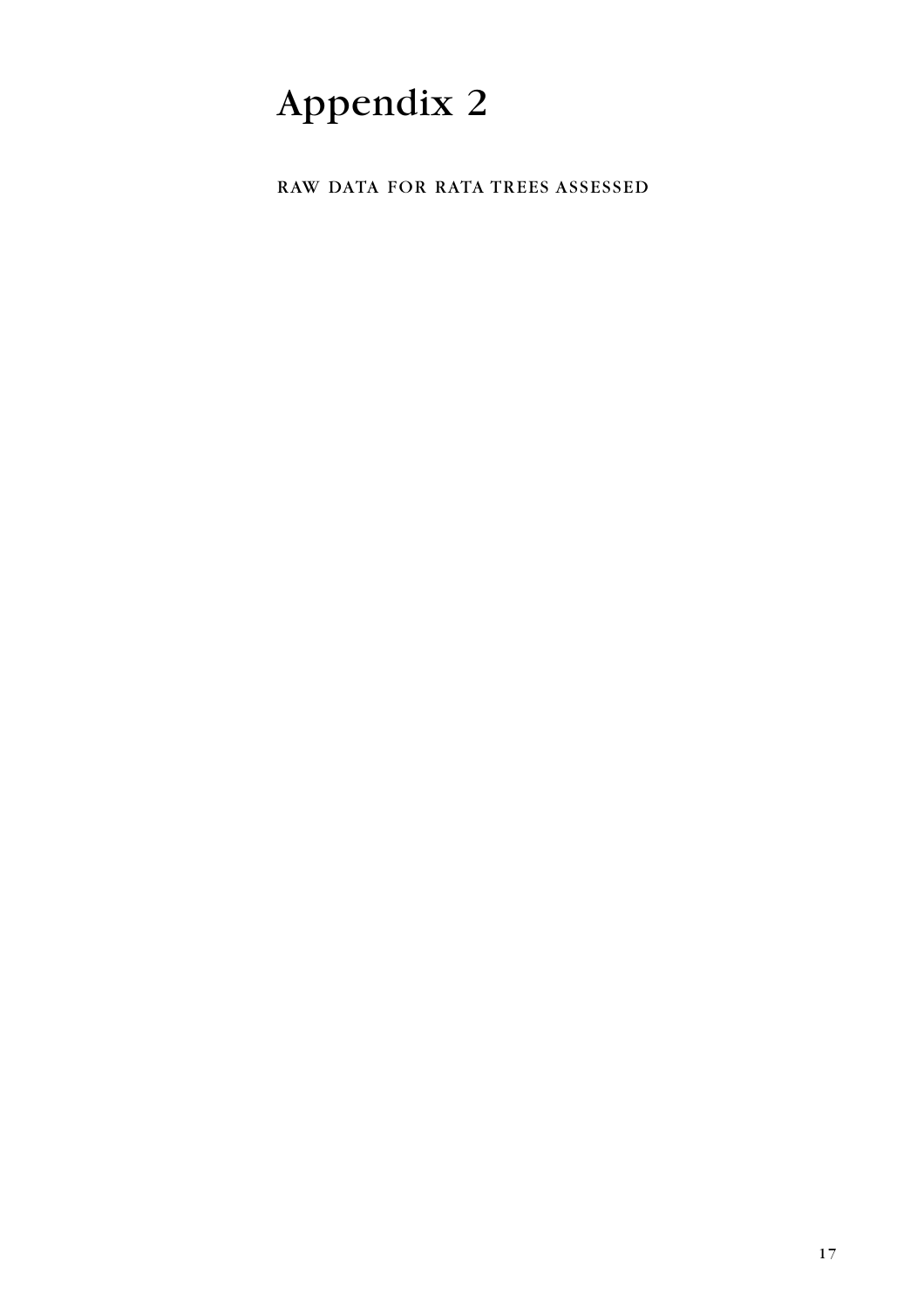NON-TREATMENT AREAS OBSERVERS: CRISP/HORNE

7

| TREE<br>NO.       | РНОТО<br>NO.            | <b>RATA</b><br><b>VIEW</b><br>SCORE | <b>FOLIAGE</b><br>THICKNESS | PERIMETER<br>DIEBACK | ABUND TIER STAGE |             |             | <b>FOLIAGE</b><br>COVER | COMMENT           |
|-------------------|-------------------------|-------------------------------------|-----------------------------|----------------------|------------------|-------------|-------------|-------------------------|-------------------|
| KAPAKAPANUI       |                         | 16/5/00                             |                             |                      |                  |             |             |                         |                   |
| Kap 1             | 14                      | 5                                   | $\overline{4}$              | 25                   | $\rm{O}$         | $\mathbf E$ | $\mathbf T$ | 55                      |                   |
| Kap 2             | 15                      | 5                                   | $\mathfrak{Z}$              | 35                   | ${\rm O}$        | ${\bf E}$   | $\mathbf T$ | 55                      |                   |
| Kap 3             | 17                      | $\mathfrak s$                       | $\mathfrak{Z}$              | 45                   | ${\rm O}$        | $\bf E$     | $\mathbf T$ | 35                      |                   |
| Kap 4             | 18                      | 5.5                                 | $\bf 4$                     | $\mathbf{5}$         | $\rm{O}$         | $\mathbf E$ | $\mathbf T$ | 65                      |                   |
| Kap 5             | 19                      | 5.5                                 | $\overline{\mathbf{3}}$     | $\mathbf{5}$         | ${\rm O}$        | $\mathbf E$ | $\mathbf T$ | 75                      |                   |
| Kap 6             | ${\bf 20}$              | $\mathfrak{h}$                      | $\overline{\mathbf{3}}$     | 15                   | ${\rm O}$        | ${\bf E}$   | $\mathbf T$ | 65                      |                   |
| Kap 7             | 23                      | 5.5                                 | $\mathfrak{h}$              | $\mathbf{5}$         | ${\rm O}$        | $\mathbf E$ | $\mathbf T$ | 75                      |                   |
| Kap 8             | 24                      | 5.5                                 | $\bf 4$                     | $\mathbf{5}$         | ${\rm O}$        | ${\bf E}$   | $\mathbf T$ | 65                      |                   |
| Kap 9             | 21                      | $\mathfrak{Z}$                      | $\mathfrak{Z}$              | 85                   | $\rm{O}$         | Е           | $\mathbf T$ | $\mathfrak{h}$          |                   |
| Kap 10            | 25                      | $\mathbf{5}$                        | $\overline{\mathbf{3}}$     | 5                    | $\rm{O}$         | $\bf E$     | $\mathbf T$ | 65                      |                   |
| <b>AKATARAWAS</b> |                         | 10/3/00                             |                             |                      |                  |             |             |                         |                   |
| Aka 1             | 1,2                     | 5                                   | $\overline{4}$              | 5                    | ${\rm O}$        | $\mathbf E$ | $\mathbf T$ | 55                      |                   |
| Aka 2             | $\overline{\mathbf{3}}$ | 5.5                                 | $\bf 4$                     | $\mathbf{5}$         | ${\rm O}$        | ${\bf E}$   | $\mathbf T$ | 55                      |                   |
| Aka 3             | $\bf 4$                 | 5.5                                 | $\bf 4$                     | $\mathbf{5}$         | ${\rm O}$        | ${\bf E}$   | $\mathbf T$ | 55                      |                   |
| Aka 4             | 5,6                     | $\mathfrak{h}$                      | $\bf 4$                     | $\mathbf{5}$         | ${\rm O}$        | ${\bf E}$   | $\mathbf T$ | 55                      |                   |
| Aka 5             | $\overline{7}$          | 5.5                                 | $\bf 4$                     | $\mathbf{5}$         | $\mathcal O$     | ${\bf E}$   | $\mathbf T$ | 55                      |                   |
| Aka 6             | $\bf8$                  | $\mathbf{5}$                        | $\overline{\mathbf{3}}$     | 15                   | ${\rm O}$        | ${\bf E}$   | $\mathbf T$ | 55                      |                   |
| Aka 7             | 9                       | 5.5                                 | $\bf 4$                     | $\mathbf{5}$         | $\rm{O}$         | Е           | $\mathbf T$ | 65                      |                   |
| Aka 8             | $10\,$                  | 6                                   | $\bf 4$                     | 5                    | ${\rm O}$        | $\bf E$     | $\mathbf T$ | 75                      |                   |
| Aka 9             | $1\,1$                  | $\mathbf{5}$                        | $\mathfrak{Z}$              | $\mathbf{5}$         | ${\rm O}$        | Е           | $> 50\%$    | 75                      | Epiphytic/rimu    |
| Aka 10            | 12                      | 5 <sup>7</sup>                      | $\overline{4}$              | 15                   | $\overline{O}$   | ${\bf E}$   | T           | 75                      |                   |
| Aka 11            | 31,32                   | 5.5                                 | $\overline{4}$              | 5 <sup>7</sup>       | $\bf R$          |             | $E > 50\%$  |                         | 55 Epiphytic/rimu |
|                   | Aka 12 33,34            | $\overline{\phantom{0}}$            | $\sqrt{4}$                  | 35 <sub>5</sub>      | $\mathbf R$      | ${\bf E}$   | $\mathbf T$ | 75                      |                   |
|                   |                         | AVRO ROAD $10/5/00$                 |                             |                      |                  |             |             |                         |                   |
| Avr 1             | $\mathbf{1}$            | 5 <sub>1</sub>                      | $\overline{4}$              | 5 <sup>5</sup>       | ${\bf C}$        | $\mathbf E$ | $\mathbf T$ | 75                      |                   |
| Avr 2             | $\sqrt{2}$              | $\mathfrak{S}$                      | $\overline{\mathbf{3}}$     | 15                   | ${\bf C}$        | $\mathbf E$ | $\mathbf T$ | 65                      |                   |
| Avr 3             | $\overline{\mathbf{3}}$ | 5                                   | $\overline{\mathbf{3}}$     | 15                   | ${\bf C}$        | E           | $\mathbf T$ | 75                      |                   |
| Avr $4$           | $\overline{7}$          | 5.5                                 | $\overline{\mathbf{3}}$     | 5                    | ${\bf C}$        | E           | $\mathbf T$ | 65                      |                   |
| Avr $5$           | $\bf 8$                 | $5\overline{)}$                     | $\mathbf{3}$                | $\mathbf{5}$         | ${\bf C}$        | $\mathbf E$ | $\mathbf T$ | 65                      |                   |
| Avr 6             | $\overline{9}$          | $\overline{\mathbf{5}}$             | $\overline{3}$              | $\mathbf{5}$         | ${\bf C}$        | $\mathbf E$ | $\mathbf T$ | 55                      |                   |
| Avr $7$           | 10                      | $\overline{\mathbf{5}}$             | $\overline{\mathbf{3}}$     | 5 <sup>5</sup>       | ${\bf C}$        | $\mathbf E$ | $\mathbf T$ | 45                      |                   |
| Avr 8             | 11                      | 5 <sup>5</sup>                      | $\mathbf{3}$                | 5 <sup>1</sup>       | ${\bf C}$        | $\mathbf E$ | $\mathbf T$ | 35                      |                   |

 $\mathsf{r}$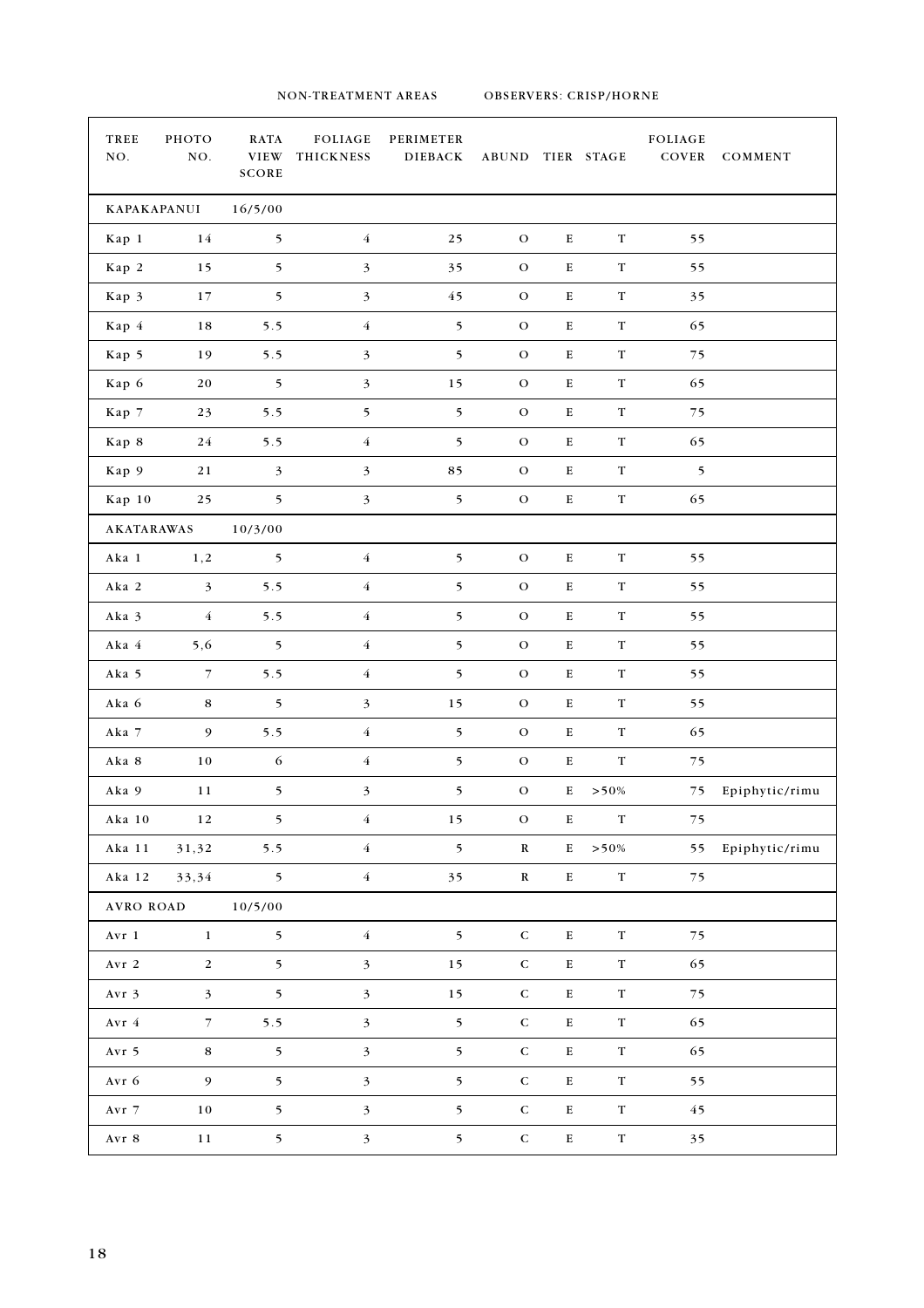| TREE<br>NO.        | РНОТО<br>NO.   | <b>RATA</b><br><b>VIEW</b><br><b>SCORE</b> | <b>FOLIAGE</b><br><b>THICKNESS</b> | PERIMETER<br><b>DIEBACK</b> | <b>ABUND</b>  |         | TIER STAGE  | <b>FOLIAGE</b><br>COVER | COMMENT         |
|--------------------|----------------|--------------------------------------------|------------------------------------|-----------------------------|---------------|---------|-------------|-------------------------|-----------------|
| Don <sup>1</sup> 1 | 3,4            | 5                                          | 3                                  | 5                           | R             | Е       | $\mathbf T$ | 65                      |                 |
| Wan 1              | 1,3            | 5                                          | 3                                  | 15                          | $\Omega$      | Е       | T           | 85                      |                 |
| Wan 2              | $\overline{4}$ | 5.5                                        | $\overline{4}$                     | 5                           | $\mathbf O$   | $\bf E$ | $\mathbf T$ | 85                      |                 |
| Wan 3              | 5              | 5.5                                        | 5                                  | 5                           | $\mathbf O$   | $\bf E$ | $\mathbf T$ | 75                      |                 |
| Wan 4              | 6              | 5                                          | 3                                  | 15                          | $\mathbf O$   | Е       | T           | 65                      | Puka on tree    |
| Wan 5              | $\overline{7}$ | 5                                          | 3                                  | 5                           | $\mathbf O$   | $\bf E$ | $\mathbf T$ | 65                      |                 |
| Wan 6              | 9              | 5.5                                        | $\overline{\bf 4}$                 | 5                           | $\mathbf O$   | $\bf E$ | $\mathbf T$ | 65                      |                 |
| Wan 7              | 10             | 5.5                                        | 3                                  | 5                           | $\mathcal{O}$ | Е       | T?          | 65                      | May be 2 trees  |
| Wan 8              | 11             | 5                                          | $\overline{4}$                     | 5                           | $\mathbf O$   | $\bf E$ | $\mathbf T$ | 65                      | Dead leaders    |
| Wan 9              | 12             | 5.5                                        | 5                                  | 5                           | $\mathbf O$   | $\bf E$ | $\mathbf T$ | 75                      |                 |
| Wan 10             | 13             | 5.5                                        | 5                                  | 5                           | $\Omega$      | Е       | $\mathbf T$ | 85                      |                 |
| Wan 11             | 14             | 5                                          | $\overline{4}$                     | 15                          | $\mathcal{O}$ | Е       | $\mathbf T$ | 75                      |                 |
| Wan 12             | 16             | 5.5                                        | $\overline{\bf 4}$                 | 5                           | $\mathbf O$   | $\bf E$ | $\mathbf T$ | 75                      |                 |
| Wan 13             | 17             | 5.5                                        | $\overline{4}$                     | 5                           | $\mathbf O$   | Е       | T           | 55                      |                 |
| Wan 14             | 18,19          | 5.5                                        | $\overline{4}$                     | 5                           | $\mathbf O$   | Е       | T           | 65                      |                 |
| Wan 15?            | 20             | 5                                          | 3                                  | 15                          | $\mathbf O$   | $\bf E$ | $\mathbf T$ | 85                      | Not certain     |
| Wan 16?            | 21             | 5.5                                        | 5                                  | 5                           | $\mathcal{O}$ | Е       | $> 50\%$    | 75                      | On rimu $>50\%$ |
| Wan 17?            | 22             | 5                                          | 3                                  | 15                          | $\mathbf O$   | Е       | $\mathbf T$ | 65                      | Not certain     |
| Wan 18             | 23             | 5.5                                        | $\overline{4}$                     | 5                           | $\mathbf O$   | $\bf E$ | $\mathbf T$ | 45                      | Dead leaders    |
| Wan 19             | 24,25          | 5.5                                        | $\overline{4}$                     | 5                           | $\mathbf O$   | Е       | $\mathbf T$ | 75                      |                 |

TREATMENT AREA 1: WAINGAWA OBSERVERS: CRISP/HORNE 13/3/00, 14/3/00

*1 Donnelly Flat*